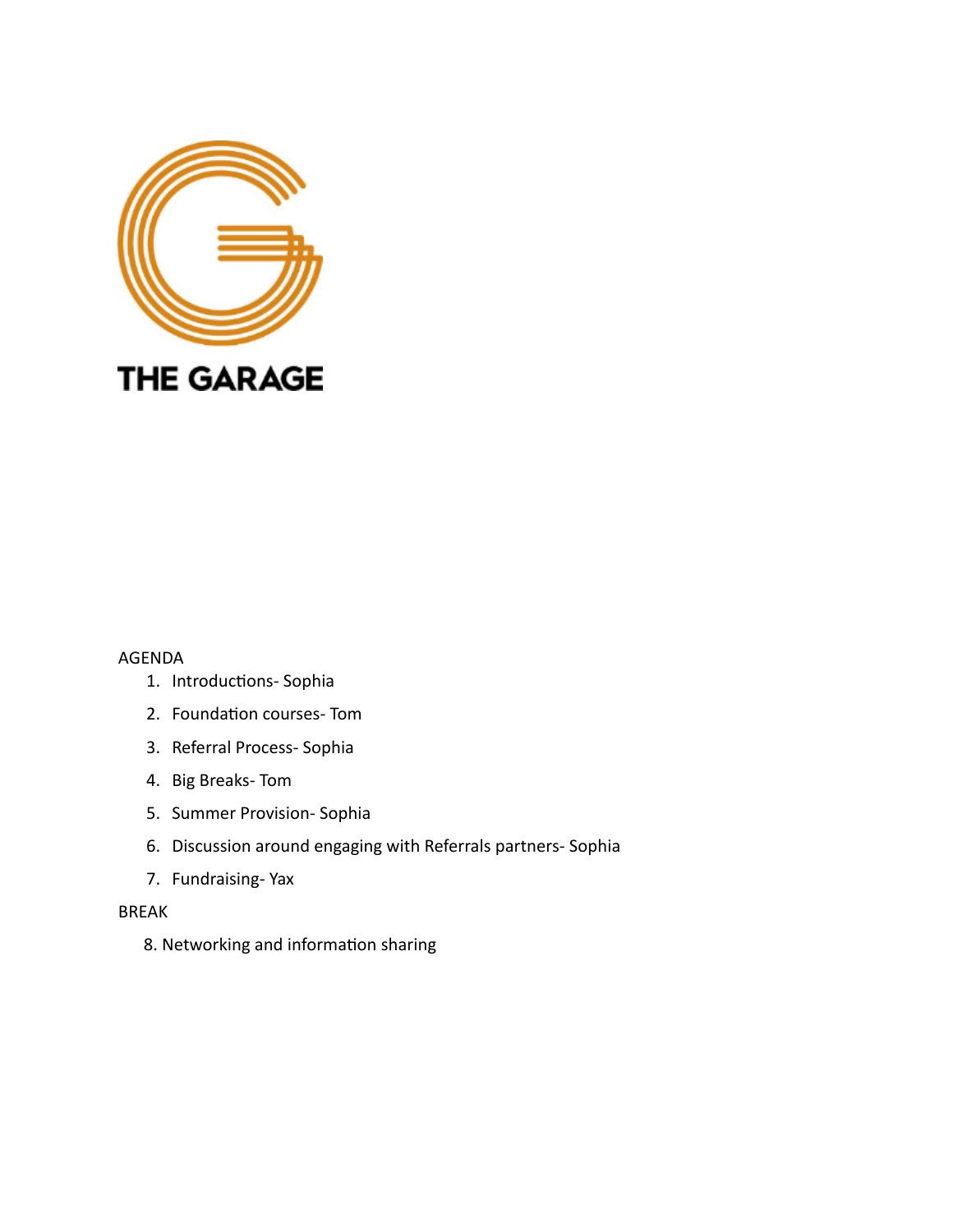# **1. Introductions**

## **2. Foundations courses**

The Foundations courses are free one-hour weekly creative courses in Drama, Music and Dance Foundations, which run once a term for 10 weeks. They run in two age groups; 7-11 years and 12-18 years. The sessions use a variety of games and activities in a fun and friendly environment. The focus of the sessions is to help build confidence, increase self-esteem and raise aspirations.

The courses aim to give young people both the personal and practical skills to then progress onto the other classes that we have at The Garage, on the class programme. Each week, new skills are taught and explored creatively by the group, with a particular focus on building confidence and developing teamwork.

These courses would suit young people who are interested in performing arts, in particular Dance, Music or Drama. It is not essential for the young person to have a strong interest or any prior experience in the arts, as the courses are aimed at any young person who would benefit from working in a small group and supportive environment. The sessions run at the pace of the young people in each group.

Participants are accepted by a completed referral document and participant information form.

After the successful completion of the foundations courses the young person has the opportunity to get a place on our Big Breaks scheme, which entitles them to one year's free place here at The Garage, on our class program.

## Course breakdown

Each foundations course begins with the same focus on communication, listening, teamwork and trust. As the weeks progress each course splinters off into its specific art form, however, the themes above continue to be the focus of each course and throughout the 10 weeks. This is with the aim of improving confidence, self-esteem and raising aspirations.

## **Start dates and times for Spring Term courses**

## **Younger Music Foundations**

7-11yrs Tuesday September 20th 4:30-5:30pm

## **Older Music foundations**

12-18yrs Tuesday September 20th 5.35-6.35pm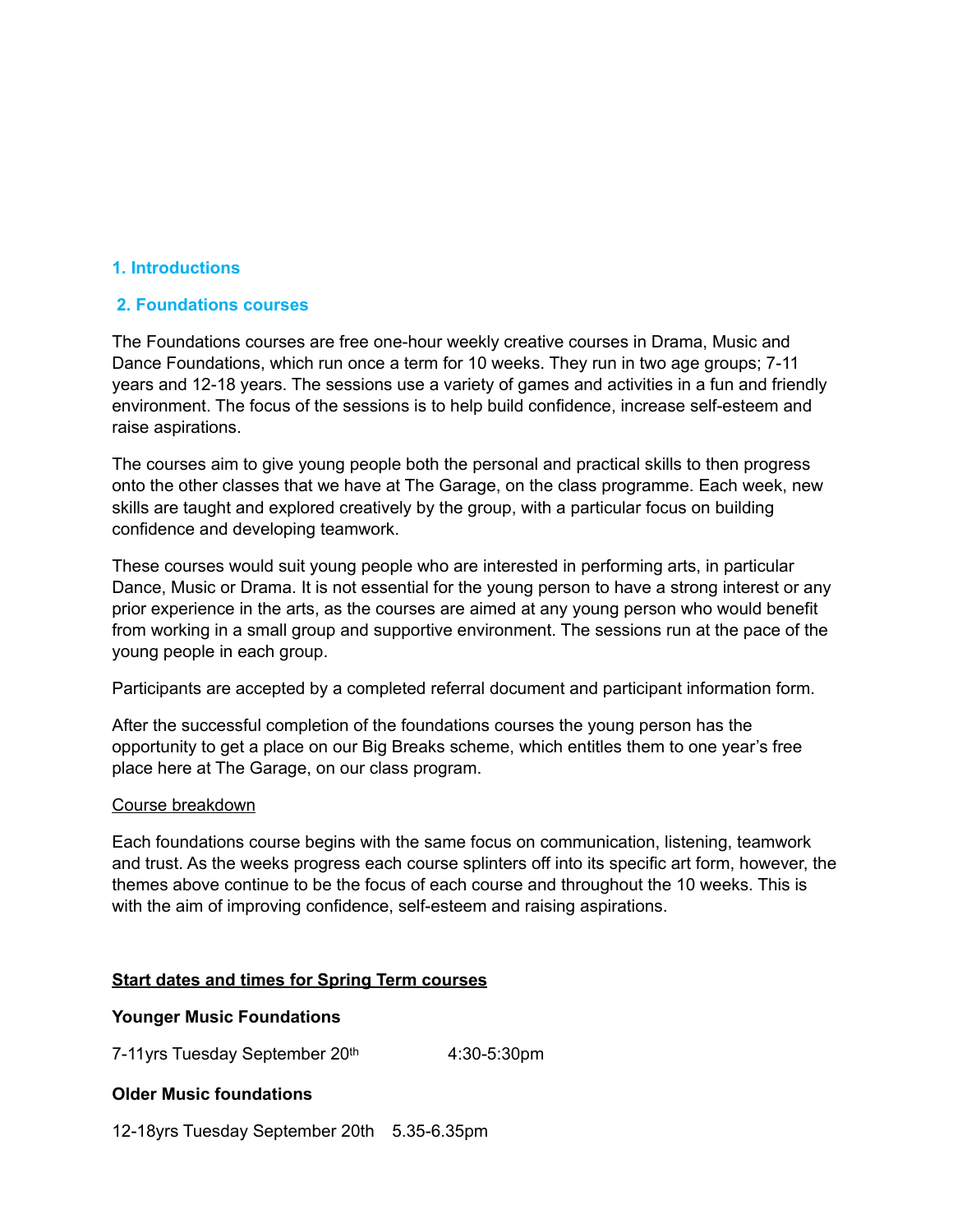## **Younger Creative Foundations**

7-11yrs Wednesday September 21st 4.30-5.30pm

## **Older Creative foundations**

| 12-18yrs Wednesday September 21st | 5.35-6.35pm |
|-----------------------------------|-------------|
|-----------------------------------|-------------|

## **Dance Foundations**

| 7-11 yrs Friday September 23 <sup>rd</sup> | 4.30-5.30pm |
|--------------------------------------------|-------------|
| 7-11 yrs Friday September 23rd             | 5.35-6.35pm |

# **3. Referral process**

To make a referral please fill out a **referral document** as well as a **booking form**. We ask for details in relation to contact details and in-depth information on access support needs/special educational needs, etc. Once completed they can be sent to [referrals@thegarage.org.uk](mailto:referrals@thegarage.org.uk). We will let you know when the young person has been accepted onto the course and will contact the family and offer a tour ahead of the course starting.

**For advice on making a referral, please contact the Inclusion team, see contact details at the bottom of the pack.**

# **4. Big Breaks update/Bursaries**

*Big Breaks* is a funding scheme designed to support disadvantaged or vulnerable young people to take part in a full year of our regular, weekly activities - our creative classes.

There are no set criteria and awards are offered at our discretion, however we have found that young people who engage with us through the Foundations courses are better equipped to take the step onto the Big Breaks Scheme. Therefore, initial referrals will be welcomed to Foundations with a view to supporting these young people onto Big Breaks.

We do welcome all applications but please be aware that Big Breaks funded places are limited and should be used as an entry route for those young people to whom they would make the biggest impact.

Referrals for Foundations leading on to Big Breaks Awards will be accepted on an ongoing basis for the next available course.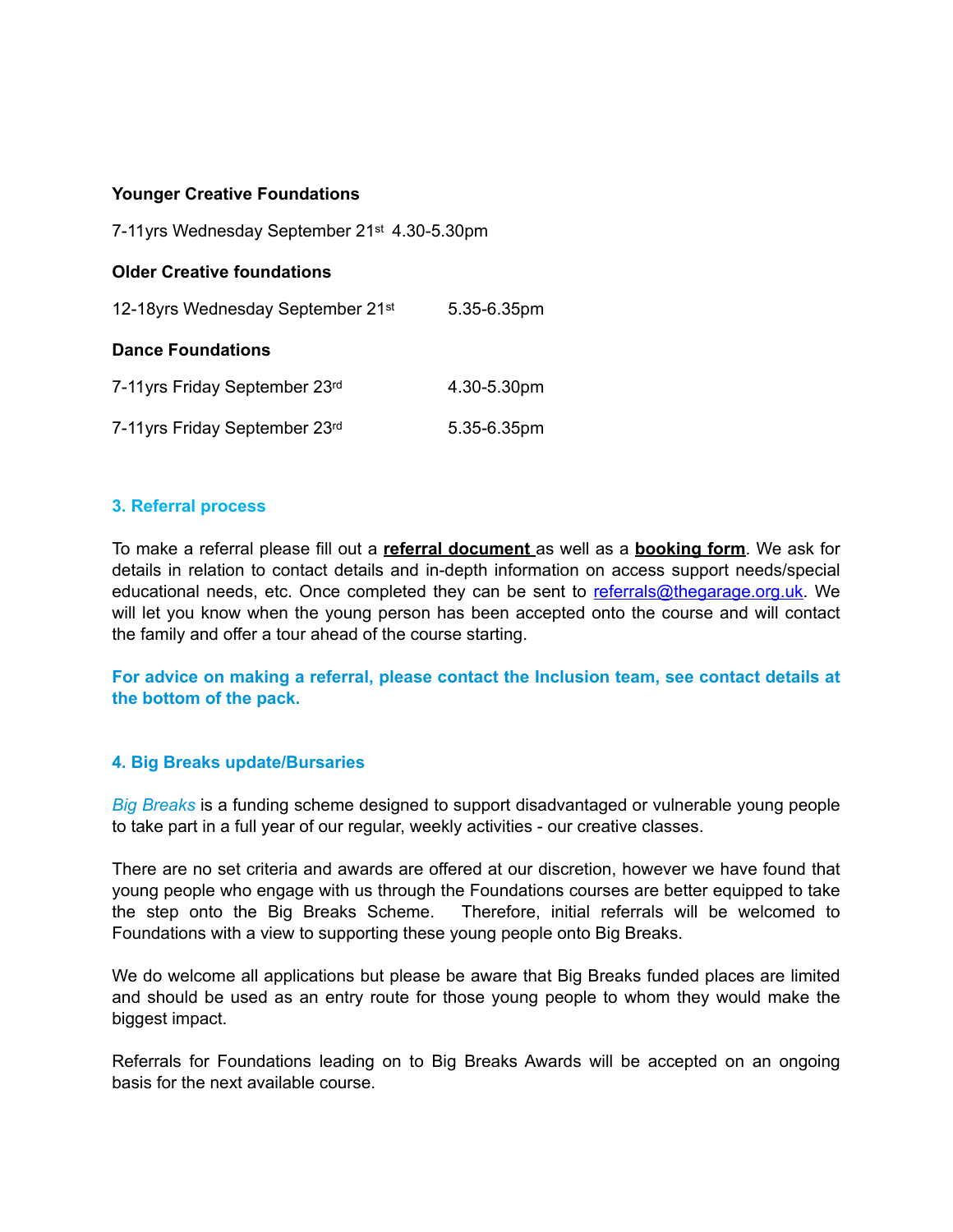For young people unable to be granted a Big Breaks bursary, help could be available from these other local funders, who have shown great support for The Garage activities previously:

## **Joanna Scott Foundation**

<http://www.foundationofjoannascott.org.uk/> 01603 632225

NORFOLK COMMUNITY FOUNDATION <https://www.norfolkfoundation.com/funding-support/> [01603 623958](https://www.google.com/search?safe=strict&client=safari&channel=mac_bm&sxsrf=ALeKk01SgTOlurVhazz8ACBbQyQz_tORqw:1614200730835&source=hp&ei=mr82YN3IMNSHjLsPzKeSmAg&iflsig=AINFCbYAAAAAYDbNqnzBVWxf7O3YHmYdoQBJ5dAcx3Sv&q=norfolk+community+foundation+grants&oq=norfolk+coummunity+f&gs_lcp=Cgdnd3Mtd2l6EAEYATINCC4QxwEQrwEQDRCTAjIECAAQDTIECAAQDTIECAAQDTIKCC4QxwEQrwEQDTIECAAQDTIHCAAQyQMQDTIGCAAQDRAeMgYIABANEB4yBggAEBYQHjoECCMQJzoECC4QQzoFCAAQkQI6CwguELEDEMcBEKMCOgUIABCxAzoKCC4QxwEQrwEQJzoECAAQQzoICC4QsQMQgwE6BwgAEMkDEEM6BwguELEDEEM6CggAELEDEIMBEEM6DQguEMcBEK8BECcQkwI6CAgAELEDEIMBOgUIABDJAzoICC4QxwEQrwE6CwgAELEDEIMBEJECOgIIADoCCC46CAgAEBYQChAeOgkIABDJAxAWEB46CAgAEA0QChAeOgoIABANEAUQChAeOgsIABDJAxANEAUQHjoHCAAQsQMQDToECC4QDToFCCEQoAE6BwgjELACECdQggxYzKsBYJi9AWgEcAB4AIABfIgByhCSAQQxOC42mAEAoAEBqgEHZ3dzLXdpeg&sclient=gws-wiz)

The Garage also has a limited amount of 50% off bursaries that it can offer for those who are not eligible for the foundations route. These are awarded after the successful completion of a self-referral form.

**For more info or to request a referral form please contact Gabby Meadows T: 01603 283399 E: [Gabby.meadows@thegarage.org.uk](mailto:Gabby.meadows@thegarage.org.uk)**

## **5: Summer Provision**

6 weekly sessions across the 6 weeks holidays on a Tuesday, 10am-11am for new referrals. Running from 26th of July to the 30th of August. 2 weeks on Dance, 2 week on Drama and 2 weeks on Music. With Sophia, Tom, Sam, Paul and Jake. For ages 7-12 years old.

# 6. Engaging with Referral Partners

Discussion lead by Sophia

## 8. Fundraising

Update from Yax

## **BRFAK**

9. Networking and information sharing

**For further information about any aspect of the Inclusion Program please contact Adam Yaxley.** 

E: [adam.yaxley@thegarage.org.uk](mailto:adam.yaxley@thegarage.org.uk) T: 01603 283368 M: 07364389833 FB: Yax TheGarage